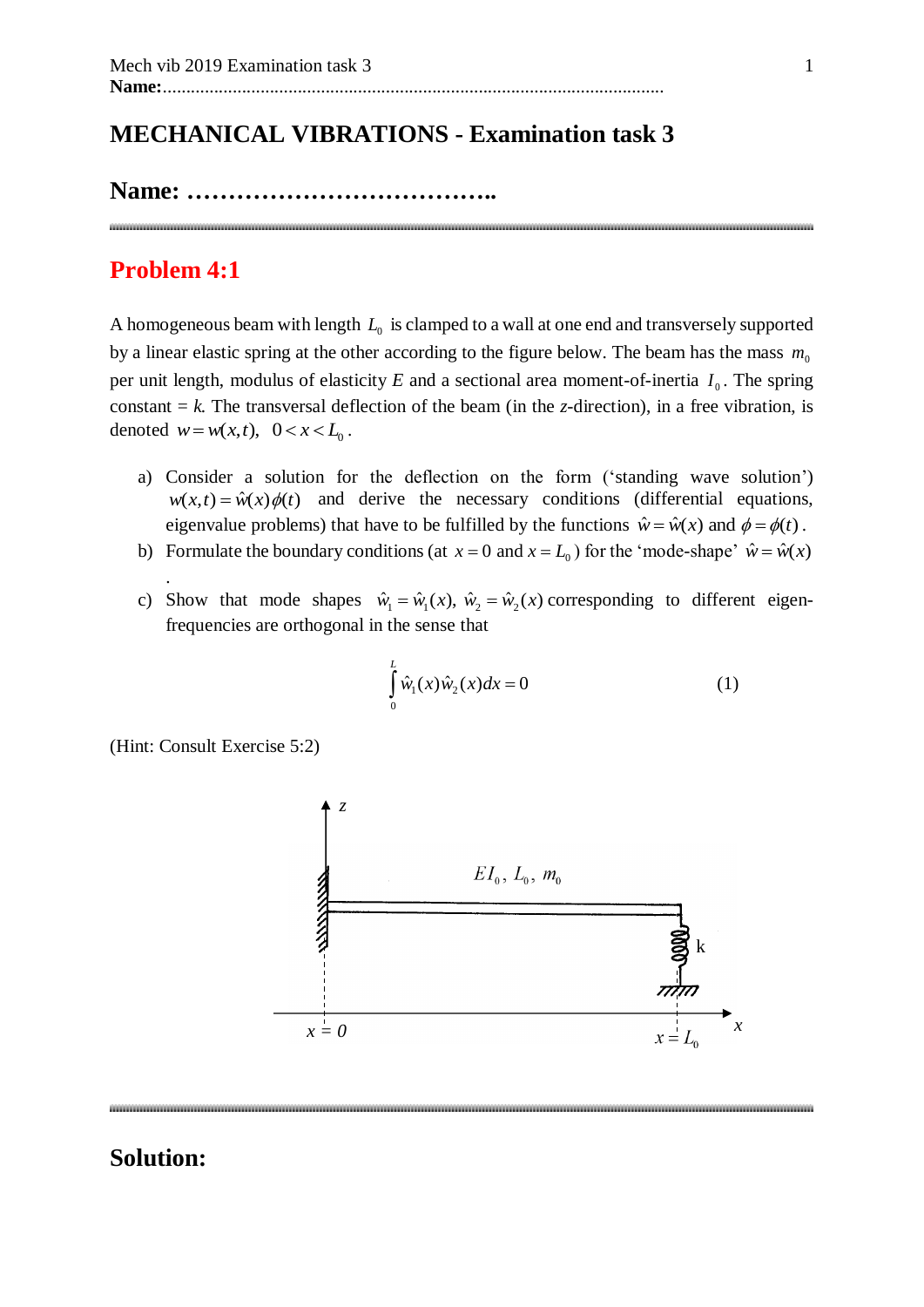# **Problem 4:2**

A homogeneous bar with length  $L_0 = 2.0$ m is clamped to a wall at one end and longitudinally supported by a linear elastic spring at the other according to the figure below. The material of the bar has mass density  $\rho = 7800 \text{kgm}^3$ , modulus of elasticity  $E = 200 \text{GPa}$  The sectional area of the bar is  $A_0 = 3 \cdot 10^{-6} \text{m}^2$ . The spring constant  $k = 2 \cdot 10^5 \text{ Nm}^2$ . Determine the *lowest* natural frequency of the longitudinal motion of the bar-spring system.



#### 

# **Solution:**

\*\*\*\*\*\*\*\*\*\*\*\*\*\*\*\*\*\*\*\*\*\*\*\*\*\*\*\*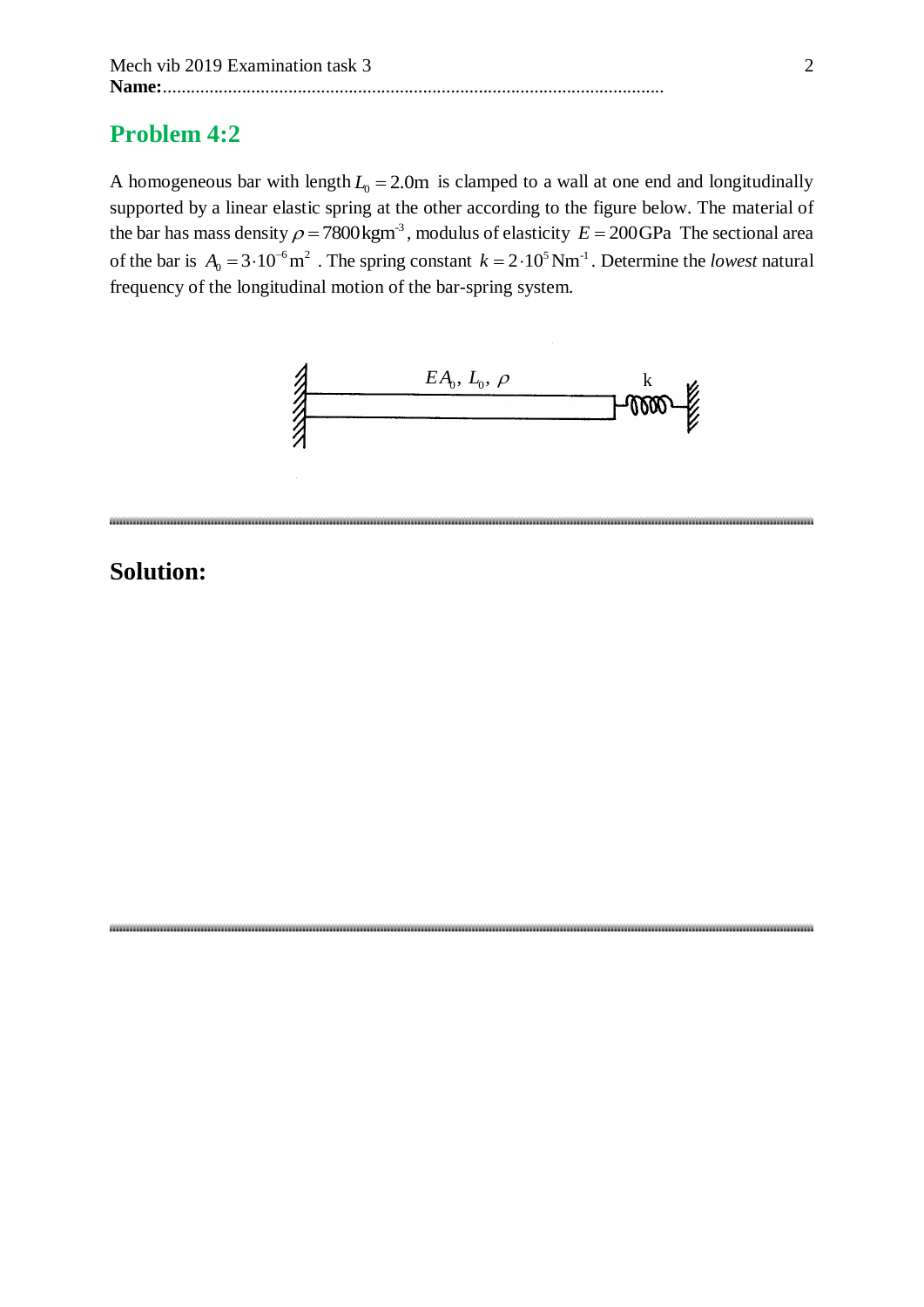### **Problem 4:3**

A homogeneous simply supported beam with length  $L_0 = 2.0$ m is subjected to an external distributed transversal force (see figure below) defined by

$$
p = p(x,t) = \begin{cases} 0 & 0 \le x < \frac{L_0}{2} \\ p_0 \sin \omega t & \frac{L_0}{2} \le x \le L_0 \end{cases}
$$
 (2)

where the amplitude of the force  $p_0 = 1000 \text{Nm}^{-1}$  and the angular frequency  $\omega = 500 \text{rads}^{-1}$ . The beam has mass density  $\rho = 7800 \text{kgm}^3$ , modulus of elasticity  $E = 200 \text{GPa}$  and a squared cross sectional area with area  $A_0 = 4.0 \cdot 10^{-4} \text{ m}^2$  and area moment-of-inertia  $I_0 = 1.7 \cdot 10^{-7} \text{ m}^4$ . Calculate the forced ('steady state') response of the system, in terms of transversal vibrations  $w = w(x, t)$ ,  $0 \le x \le L_0$ ,  $t \ge 0$ , when the beam is at rest with no deflection ( $w = 0$ ) at time  $t = 0$ 0. Plot, (using Matlab, Mathcad, Maple, ...), the mid-beam deflection  $w = w(\frac{L_0}{2}, t)$ *2*  $= w(\frac{L_0}{2}, t)$  in the time interval  $0 \le t \le 0.1s$ .



## **Solution:**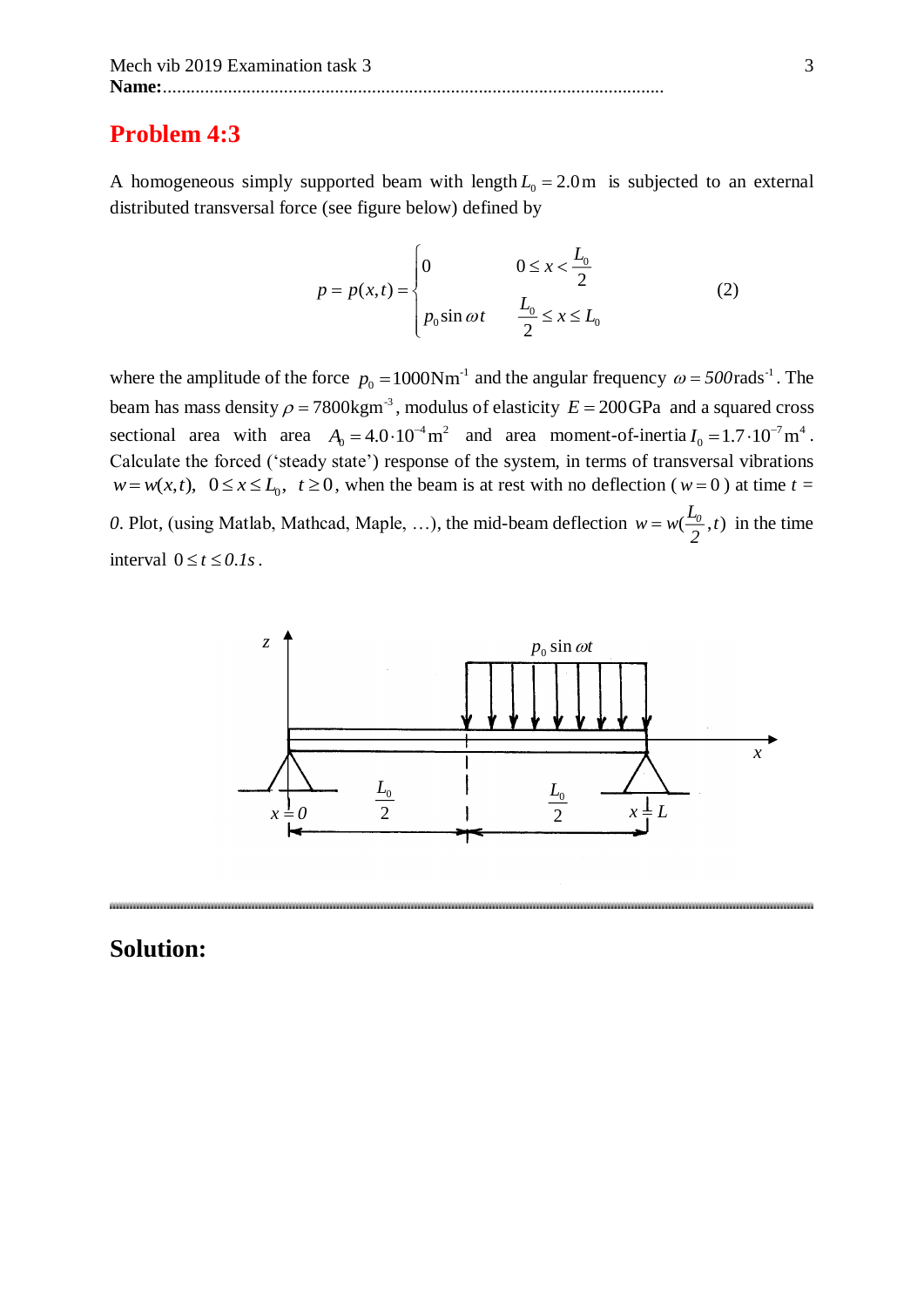## **Problem 5:1**

A uniform rectangular *membrane* with *mass per unit area*  $\rho_a$  is extending, in its un-deformed configuration, over a domain  $S_0$  in the *x*-y-plane defined by

$$
S_0 = \{(x, y) \in \mathbb{R}^2 : 0 \le x \le a, \ 0 \le y \le b\}
$$
 (1)

The boundary of  $S_0$  is the curve  $\Gamma_0$  consisting of the straight line segments  $x = 0$ ,  $x = a$  and  $y = 0$ ,  $y = b$ . The membrane is fixed along  $\Gamma_0$  and the *pre-surface-tension* of the membrane is a constant equal to  $T_0$ . The membrane is subjected to an evenly distributed external force density in the z-direction:

$$
p(x, y, t) = p_0 \sin \omega t, \quad (x, y) \in S_0, \quad t \ge 0
$$
 (2)

where  $p_0$  is a given constant amplitude and  $\omega$  a given angular frequency.

Calculate the forced ("steady state") transversal response of the system when the membrane is at rest with no deflection at time *t = 0*.

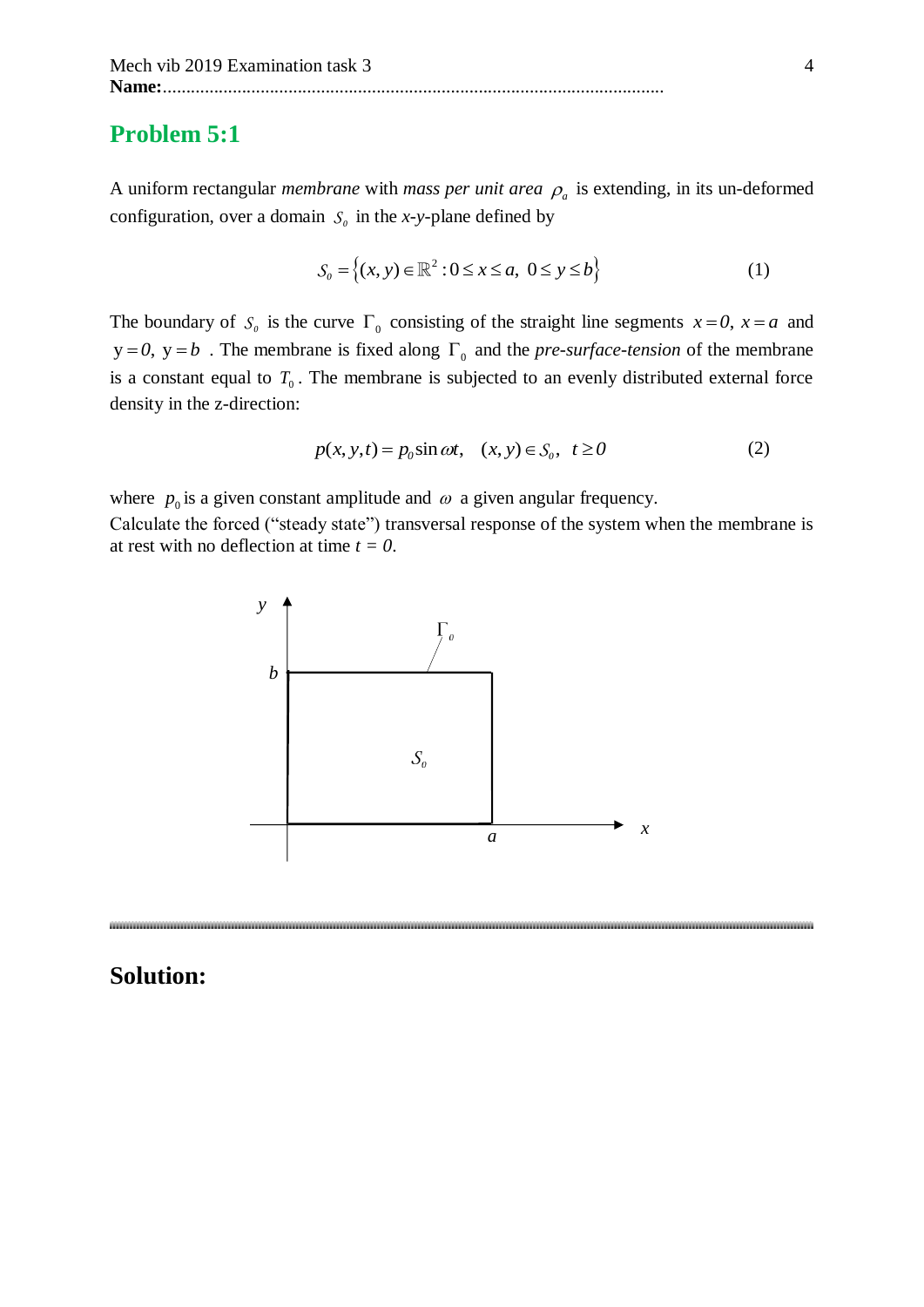### **Problem 5:2**

A uniform rectangular *plate* with *mass per unit area*  $\rho_a$  and thickness *h* is extending, in its undeformed configuration, over a domain  $S_0$  in the x-y-plane defined by

$$
S_0 = \{(x, y) \in \mathbb{R}^2 : 0 \le x \le a, \ 0 \le y \le b\}
$$
 (1)

The boundary of  $S_0$  is the "curve"  $\Gamma_0$  consisting of the straight line segments  $x = 0$ ,  $x = a$  and  $y = 0$ ,  $y = b$ . See figure in Problem 5:1. The plate is *simply supported* along  $\Gamma_0$ . The Young's modulus and the Poisson's ratio of the plate material are denoted  $E$  and  $\nu$ , respectively. The plate is subjected to a concentrated ("point") force in the z-direction

$$
p(x, y, t) = P_0 \delta(x - 0.75a, y - 0.5b) \sin \omega t, \quad (x, y) \in S_0, \ t \ge 0 \tag{2}
$$

where  $P_0$  is a given constant force,  $\omega$  a given angular frequency and  $\delta = \delta(x-0.75a, y-0.5b)$ is the 'Dirac-function' localized to  $x = 0.75a$ ,  $y = 0.5b$ , i.e. for any continuous function  $f = f(x, y)$ ,

$$
\iint_{S_0} f(x, y) \delta(x - 0.75a, y - 0.5b) dx dy = f(0.75a, 0.5b)
$$
 (3)

Calculate the forced ("steady state") transversal response of the system when the plate is at rest with no deflection at time  $t = 0$ . Plot the motion of the centre of the plate  $(x = \frac{\alpha}{2}, y = \frac{\alpha}{2})$ *<sup>a</sup> b*  $x = \frac{a}{2}$ ,  $y = \frac{b}{2}$ ) during the time-interval  $0 \le t \le 0.1s$  in a diagram (using Matlab, Mathcad, Maple, ...).

*Use the following data*:  $\rho_a = 78 \,\mathrm{kgm}^2$ ,  $a = 1.0 \,\mathrm{m}$ ,  $b = 2.0 \,\mathrm{m}$ ,  $h = 10 \,\mathrm{mm}$  $E = 210 \text{GPa}$ ,  $v = 0.3$ ,  $P_0 = 10000 \text{N}$ ,  $\omega = 400 \text{rads}^{-1}$